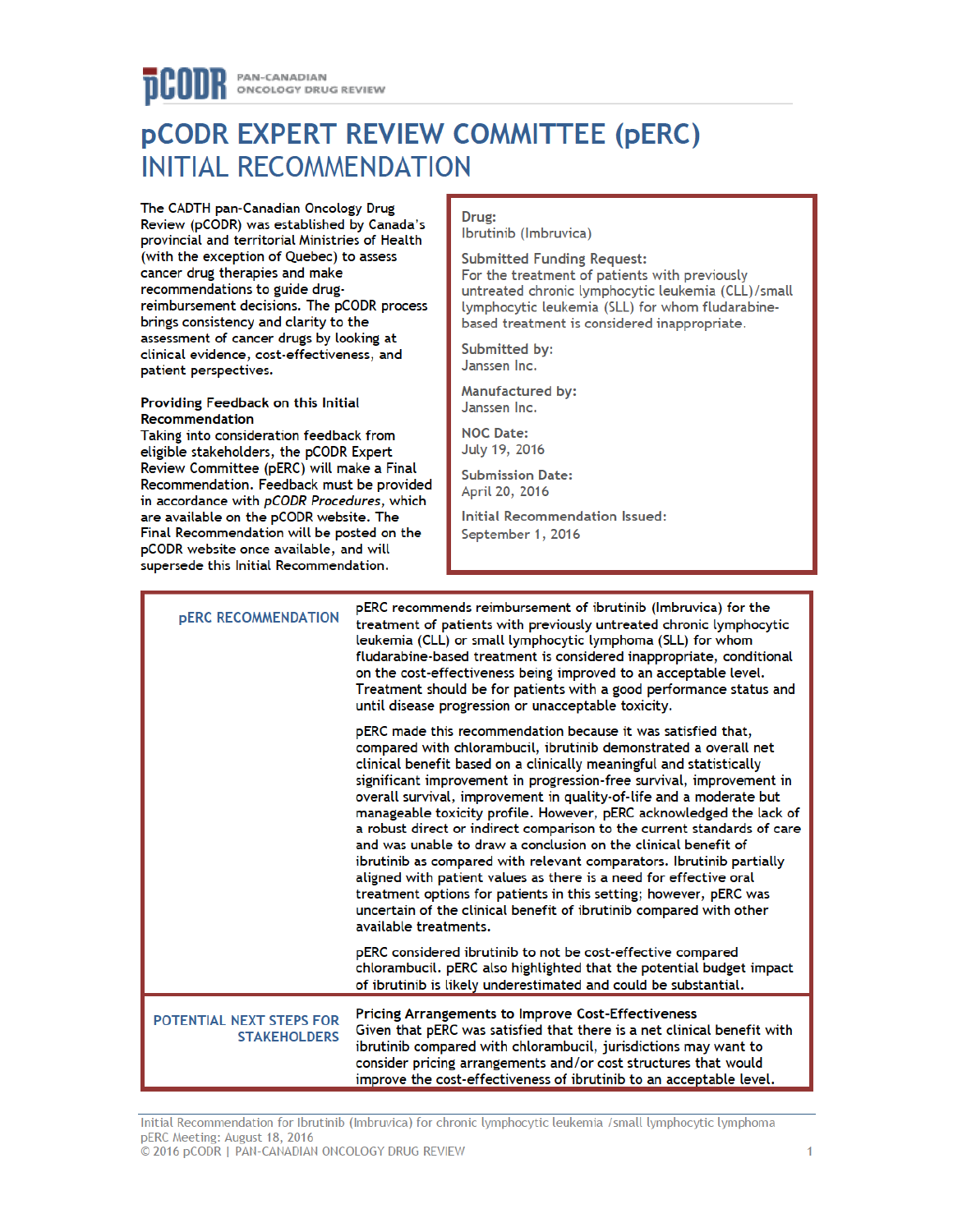pERC further noted that there is no direct or indirect clinical evidence to inform the comparative efficacy of ibrutinib compared with current Canadian standards of care; therefore, the cost-effectiveness of ibrutinib compared with current treatment standards is unknown.

Collecting Prospective Evidence to Reduce Uncertainty in the **Magnitude of Benefit and Cost-Effectiveness** 

Given the considerable uncertainty in the magnitude of clinical benefit of ibrutinib compared with current Canadian standard treatments in this setting, pERC concluded that the collection of prospective evidence to inform the comparative efficacy between these regimens would better inform the true cost-effectiveness of ibrutinib versus standard treatments (e.g., obinutuzumab plus chlorambucil).

**Factors Affecting Budget Impact and Adoption Feasibility** pERC noted the unknown duration of treatment with ibrutinib, as it continues until confirmed disease progression or unacceptable toxicity, whichever comes first. In considering the high cost of ibrutinib, the large prevalent eligible population, and the unknown but potentially long duration of treatment, pERC concluded that a substantial reduction in the drug price would be required to improve affordability.

Generalizability of Results to Patients With del(17p) Mutation, Patients < 65 years and Who Have Comorbidities pERC noted that the RESONATE-2 trial included patients older than 65 years and excluded patients with the chromosome 17p13.1 deletion [del(17p)]. pERC noted that patients for whom treatment with a fludarabinebased regimen is deemed to be inappropriate (e.g., due to comorbidities) generally receive similar systemic therapies, regardless of age. In this context, pERC was comfortable with concluding that treatment with ibrutinib should be extended to include patients who have comorbidities that preclude them from receiving a fludarabinebased regimen, regardless of age. pERC acknowledged that this is a small number of patients; however, jurisdictions will need to consider the budget impact of including these patients in the reimbursement population. pERC also considered non-randomized evidence that demonstrates ibrutinib has similar efficacy and safety in the difficultto-treat del(17p) population, pERC acknowledged that the activity of ibrutinib in the treatment- naive del(17p) population is in alignment with prior randomized evidence, in previously treated patients. Based on the mechanism of action of ibrutinib, phase 2 data in the untreated population that supports efficacy, and on the need for a treatment option in this population, pERC was comfortable with generalizing the results of the RESONATE-2 trial to treatment-naive patients with the del(17p) mutation status.

Optimal Sequencing of Ibrutinib and Other Therapies Unknown pERC concluded that the optimal sequencing of ibrutinib and other treatments (e.g., intravenous chemotherapy) for the treatment of previously untreated CLL/SLL is currently unknown. pERC was, therefore, unable to make an evidence-informed recommendation regarding sequencing. However, pERC recognized that provinces will need to address this issue upon implementation of ibrutinib funding and noted that collaboration among provinces to develop a common approach would be of value, as would the development and implementation of an evidence-based clinical practice guideline.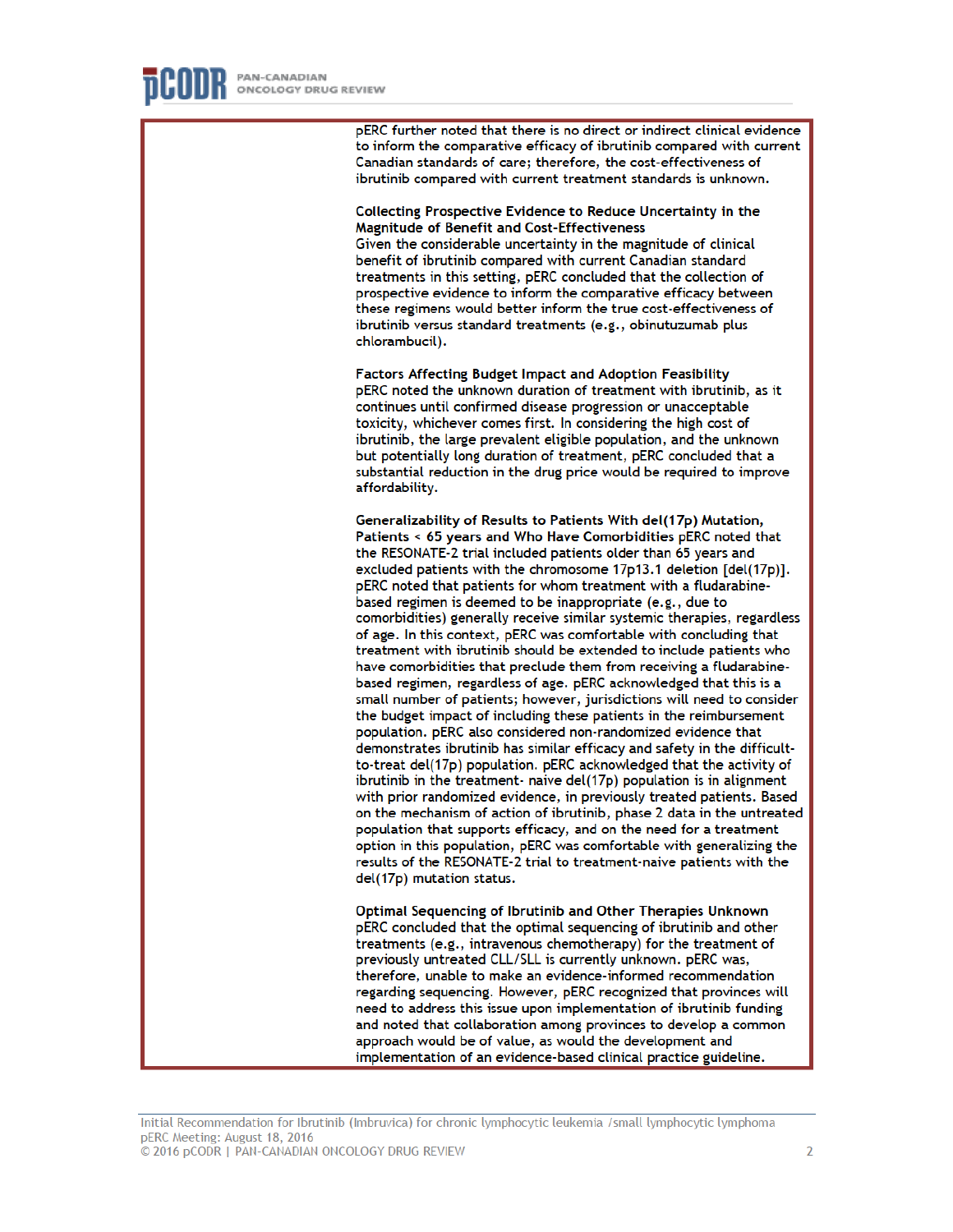## PAN-CANADIAN ONCOLOGY DRUG REVIEW

## **SUMMARY OF PERC DELIBERATIONS**

CLL is a common leukemia with a long natural history. pERC noted that the management of SLL is identical to CLL, as the two are generally considered to be the same disease. New therapies have recently become available for the treatment of patients with CLL/SLL, for whom treatment with a fludarabine-based regimen is deemed to be inappropriate (e.g., most frequently, patients with advanced age [> 65 years] and who have comorbidities). The outlook for some subgroups of patients with CLL, particularly those who have high risk disease (chromosome 17p13.1 deletion: del(17p)), is especially poor, as the presence of these mutations is associated with resistance to standard chemoimmunotherapy, and effective agents with activity in this biologically aggressive subgroup are needed. The current standard of treatment for patients with previously untreated CLL/SLL



for whom fludarabine-based treatment is considered inappropriate is obinutuzumab plus chlorambucil, but there is a need for more effective treatment options in this patient group, especially for those with a 17p deletion. pERC, therefore, agreed that there is an unmet need for more effective and tolerable treatment options for patients with previously untreated CLL/SLL.

The pCODR systematic review included one open-label, randomized controlled trial, RESONATE-2, which evaluated ibrutinib compared with chlorambucil in patients with treatment-naive CLL/SLL. pERC considered the RESONATE-2 study to demonstrate a statistically significant and clinically meaningful improvement in progression-free survival (PFS) and overall survival (OS) in favour of ibrutinib. pERC discussed the magnitude of PFS and OS benefit with ibrutinib and noted that, while the medians were not reached for the ibrutinib group, the benefit conferred from ibrutinib demonstrated a clinically meaningful improvement compared with chlorambucil. pERC, however, agreed that longer follow-up data are required, in order to reduce the uncertainty in the magnitude of clinical benefit. Quality of life was reported in the RESONATE-2 study, demonstrating a clinically meaningful improvement in both fatigue measures and global health scores in patients receiving ibrutinib compared with those receiving chlorambucil. pERC discussed the toxicity profile of ibrutinib and noted that grade 3 or 4 adverse events observed in the RESONATE-2 study were more common in the ibrutinib arm, as were serious adverse events (atrial fibrillation and major hemorrhage). Adverse events with ibrutinib were considered to be moderate, yet manageable. pERC considered the appropriateness of chlorambucil as a comparator in this setting and acknowledged that, at the time that the RESONATE-2 trial was designed, chlorambucil monotherapy was a treatment option used in Canada. Chlorambucil has, however, since been replaced by new more effective treatment regimens (e.g., obinutuzumab in combination with chlorambucil). pERC considered the comparative efficacy of ibrutinib against the current standard treatment options in the Canadian setting and noted the absence of robust direct or indirect clinical evidence to assist with making a conclusion. Therefore, pERC was unable to come to a conclusion on the comparative efficacy of ibrutinib compared with current standards of care in this setting. The Committee noted that a feasibility study had been presented by the manufacturer, however differences in the dosage of chlorambucil, and variability in the study population between the RESONATE-2 trial and the pivotal efficacy trial for obinutuzumab plus chlorambucil (CLL11) led to the conclusion that an indirect comparison would not be appropriate. pERC debated using indirect evidence- to help quantify the uncertainty regarding the comparative efficacy and safety between ibrutinib and relevant comparators. Various opinions were expressed during deliberations, but the majority of pERC members agreed that there was sufficient reason to conclude that there is net clinical benefit with ibrutinib compared with chlorambucil. Given the considerable uncertainty in the magnitude of clinical benefit of ibrutinib compared with current Canadian standard treatments, pERC concluded that collection of prospective evidence to inform the comparative efficacy between ibrutinib and current standard treatment regimens would be important.

pERC noted that patients younger than 65 years and those with the del(17p) mutation were excluded from the RESONATE-2 trial. Upon consideration of information provided by the Clinical Guidance Panel, however, the Committee was comfortable with generalizing the trial results into these two populations. pERC noted that traditionally, patients for whom treatment with a fludarabine-based regimen is deemed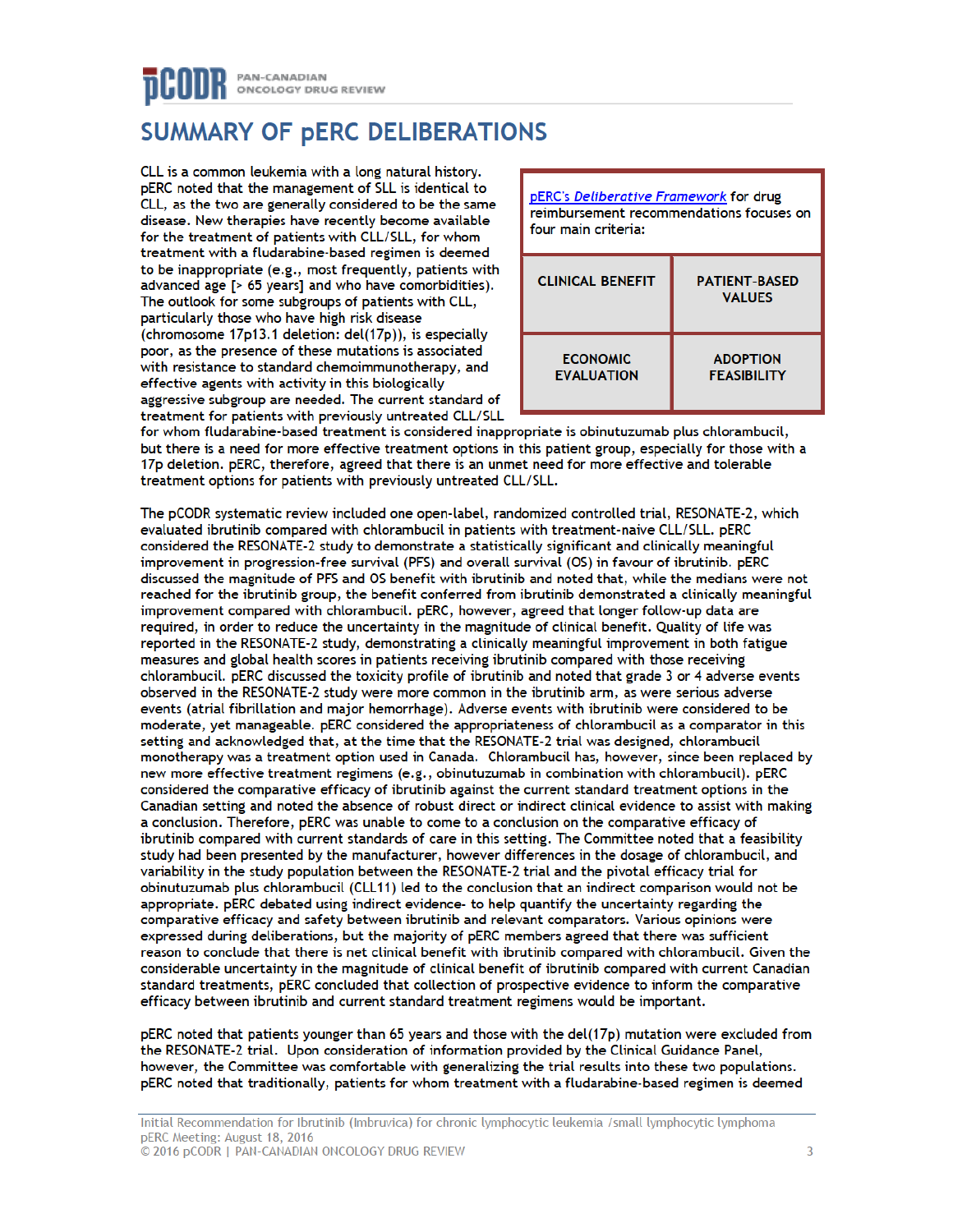

inappropriate (e.g., due to comorbidities) will be treated in the same manner whether they are under or over 65 years of age. In this context, pERC was comfortable concluding that ibrutinib treatment should be extended to include patients who have comorbidities that preclude them from receiving a fludarabinebased regimen, regardless of age. pERC acknowledged that this is a small number of patients. pERC also considered evidence presented from a phase II non-randomized trial of ibrutinib in treatment-naive patients where 92% of patients harbored the del(17p) mutation. pERC agreed that the efficacy and safety of ibrutinib in this population was in alignment with its activity in the RESONATE-2 trial. Additionally, pERC acknowledged that the activity of ibrutinib in the treatment-naive del(17p) population is in alignment with prior randomized evidence, in previously treated patients. Therefore, based on the mechanism of action of ibrutinib, Phase 2 data in the untreated population that supports efficacy and on the need for a treatment option in this difficult-to-treat population, and the opinion of the Clinical Guidance Panel that a Phase III trial of patients with the del(17p) mutation is unlikely, pERC was comfortable with generalizing the results of the RESONATE-2 trial to treatment-naive patients with a del(17p) mutation.

pERC deliberated upon input from two patient advocacy groups. pERC commended the patient groups for providing very robust data and was impressed with the depth of information on patient experiences. pERC noted that patients valued having access to effective treatment options that provide disease control, and relieve cancer-related symptoms. Patients who had direct experience with ibrutinib reported a rapid and dramatic improvement in quality of life and the ability to return to normal life. pERC noted this improvement in quality of life to be an important outcome as patients diagnosed with CLL/SLL are generally older and more frail and advancing disease has a considerable impact on their quality of life. Based on the results of the RESONATE-2 trial, ibrutinib provides an oral treatment option with demonstrated PFS, OS, and quality of life benefit and a manageable toxicity profile compared with chlorambucil. pERC recognized that these outcomes were important to patients, but in light of the shift in standard treatment practice and the absence of comparative data against the appropriate Canadian standard, the Committee was unable to conclusively agree on alignment with patient values. Various opinions were expressed during deliberations as the Committee debated the alignment of ibrutinib with patient values. Some members argued that the demonstrated efficacy compared with chlorambucil, and the availability of an oral treatment option with a manageable toxicity profile were sufficient reasons to conclude that ibrutinib aligned with patient values. Others were concerned that treatment should be made available to patients once it has demonstrated its efficacy and safety compared with accepted treatment standards. Overall, each of the above factors was valued differently by pERC members and, following voting, the majority of pERC members agreed that ibrutinib partially aligned with patient values.

pERC deliberated upon the cost effectiveness of ibrutinib compared with chlorambucil. pERC noted several limitations in the submitted analysis and accepted the pCODR Economic Guidance Panel's (EGP) range of reanalysis estimates. Given the short duration of the trial follow-up period, there were limited OS data available for long-term extrapolation. pERC agreed with the EGP's method of exploring the uncertainty in the long-term OS benefit with ibrutinib which subsequently had the largest impact on the incremental cost-effectiveness ratio (ICER). pERC also noted that the price of ibrutinib is high and that treatment would be continued until disease progression or unacceptable toxicity, which would further contribute to total cost. Overall, pERC accepted the EGP's range of re-analysis estimates and concluded that ibrutinib could not be considered cost-effective. Given the absence of follow-up trial data to determine the long-term OS benefit with ibrutinib and the potentially long duration of treatment with ibrutinib, pERC agreed that the price of ibrutinib would need to be reduced substantially in order for it to be considered cost-effective. pERC further discussed chlorambucil monotherapy as the comparator arm in the cost-effectiveness analysis and noted that it does not reflect Canadian clinical practice. While acknowledging that ibrutinib provides a clinically and statistically significant benefit to patients in comparison to chlorambucil, in the absence of direct or indirect clinical evidence, pERC was unable to determine the cost-effectiveness of ibrutinib as compared with relevant comparators in the Canadian setting. pERC therefore agreed that the collection of prospective evidence to inform the comparative efficacy between ibrutinib and the current Canadian standard option (e.g. obinutuzumab plus chlorambucil) would provide a better estimate of the cost-effectiveness of ibrutinib in Canadian patients.

pERC considered the feasibility of implementing a reimbursement recommendation for ibrutinib and noted several factors. Based on the available evidence and clinical opinion, pERC was comfortable with generalizing the results of the RESONATE-2 trial to patients who are younger than 65 years but who are unable to receive fludarabine-based regimens due to co-morbidities. pERC noted that patients are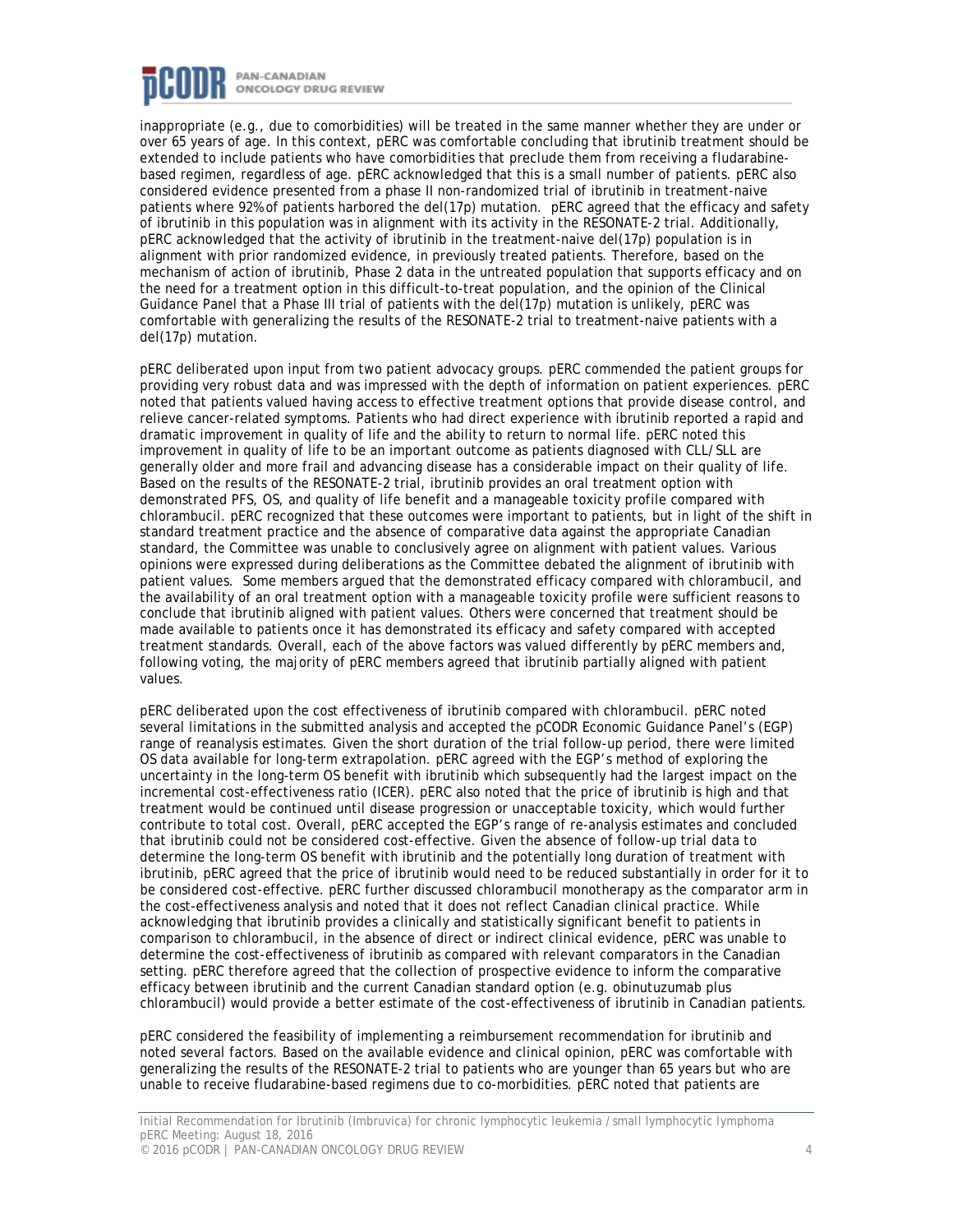

typically treated in a similar manner, regardless of age, provided they have underlying co-morbidities that preclude them from receiving fludarabine-based treatment regimens. Likewise, pERC also generalized the trial results to patients with the del(17p) mutation status. pERC noted that patients who have del(17p) karyotypes have an especially poor prognosis and are in need of effective treatment options. A prior indication reviewed by pERC has also demonstrated that ibrutinib's mechanism of action is active in this mutation status. Overall, pERC was confident in generalizing the results of RESONATE-2 to this patient population. pERC noted that del(17p) testing is not widely available in all jurisdictions; however, pERC does not expect the availability of testing to be an issue for jurisdictions, as ibrutinib demonstrates efficacy in all subgroups, regardless of del(17p) mutation status. Therefore, testing will not be required in front-line treatment.

pERC considered factors affecting the budget impact and noted that the front-line CLL/SLL population is large. In addition, given the high cost of the drug, treatment until disease progression or unacceptable toxicity and an unknown duration of treatment are a concern. pERC also noted that several parameters were underestimated in the submitted budget impact analysis, including number of patients with CLL, the market share that ibrutinib is expected to occupy, the number of eligible patients, the expected adherence of patients to treatment, and the duration of treatment. pERC agreed these factors are likely to affect the true budget impact of ibrutinib and agreed that provinces will need to consider pricing arrangements and/or cost structures to improve the affordability of ibrutinib during implementation.

Given the absence of evidence to inform optimal treatment sequencing, pERC recognized that provinces would need to address this issue upon implementation of ibrutinib reimbursement and noted that collaboration among provinces to develop an evidence-based guideline would be of value.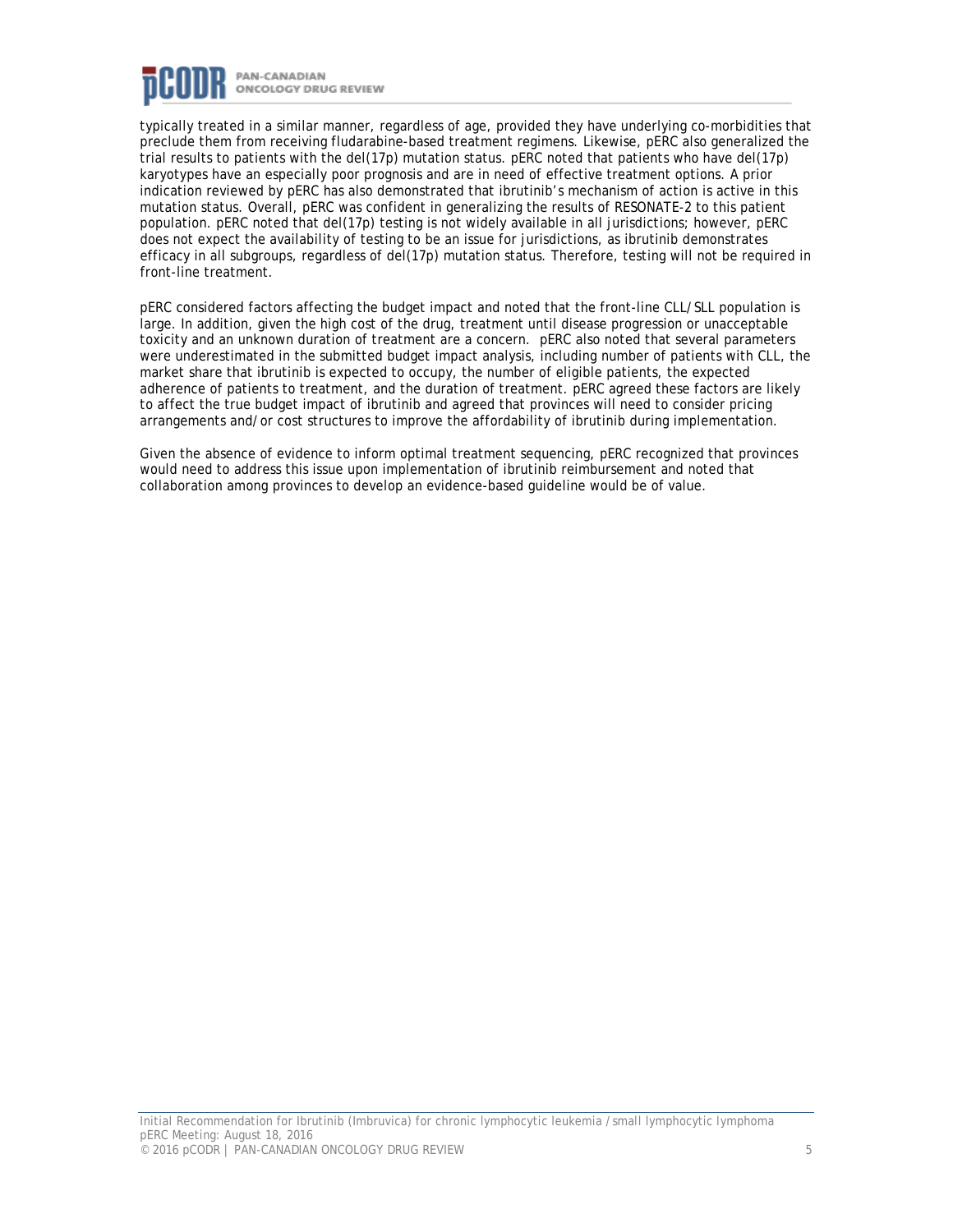## **EVIDENCE IN BRIEF**

The CADTH pan-Canadian Oncology Drug Review (pCODR) Expert Review Committee (pERC) deliberated upon:

- A pCODR systematic review
- Other literature in the Clinical Guidance Report that provided clinical context,
- An evaluation of the manufacturer's economic model and budget impact analysis,
- Guidance from pCODR clinical and economic review panels,
- Input from two patient advocacy groups (Lymphoma Canada and the CLL Patient Advocacy Group),
- Input from registered clinicians
- Input from pCODR's Provincial Advisory Group (PAG).

### OVERALL CLINICAL BENEFIT

#### **pCODR review scope**

The purpose of this review is to evaluate the safety and efficacy of ibrutinib (Imbruvica) as compared with an appropriate comparator in patients with untreated chronic lymphocytic leukemia (CLL) or small lymphocytic leukemia (SLL) for whom fludarabine-based treatment is considered inappropriate.

#### **Studies included: Comparator of chlorambucil no longer the standard of care**

The pCODR systematic review included one open-label, randomized controlled trial (RCT), RESONATE-2, that compared ibrutinib ( $n = 136$ ) with chlorambucil ( $n = 133$ ) in patients with CLL/SLL who are treatment naive and for whom treatment with a fludarabine-based regimen would be deemed inappropriate. Key inclusion criteria included adult patients (≥65 years) and an Eastern Cooperative Oncology Group (ECOG) Performance Status (PS) of 0 to 2. Key exclusion criteria included any known involvement of the central nervous system by lymphoma or leukemia, history of Richter's transformation or prolymphocytic leukemia, or having the del(17p) mutation in more than 20% of cells examined.

Patients received ibrutinib at a dose of 420 mg orally once daily. Chlorambucil was given at a dose of 0.5 mg/kg intravenously on days 1 and 15 of each 28-day cycle, for a maximum of 12 cycles. Both ibrutinib and chlorambucil were given until disease progression or unacceptable toxic effects. Patients in the chlorambucil group could crossover to receive ibrutinib in this study. As of the 28 May 2015 cut-off date, 15 months had elapsed after the last patient was randomized. For this reason, and in alignment with the trial protocol, the RESONATE-2 study was deemed complete and was closed. As of study closure, 25% of patients from the chlorambucil group had crossed over to the ibrutinib group. After the study closure, the remaining study participants were transferred to a non-randomized observational study, PCYC-1116, for further follow-up and ibrutinib treatment. pERC noted that chlorambucil is no longer a standard treatment option in this setting.

#### **Patient populations: Generalizability into patients younger than 65 years with comorbidities**

Baseline patient characteristics appeared to be balanced between the two treatment groups in the RESONATE-2 trial. The median age of patients was 73 and 72 in the ibrutinib and chlorambucil groups, respectively, with the majority of patients (96% and 93%, respectively) being older than 70 years. The majority of patients were also male (65% and 61%), had stage II or IV CLL (44% and 47%), and had an ECOG PS of 0 (44% and 41%) or 1 (48% and 50%) in the ibrutinib and chlorambucil groups, respectively. Eleven patients in the ibrutinib group (8%) and 12 patients in the chlorambucil group (9%) had an ECOG PS of 2. A small proportion of patients had SLL (10% and 5%). At the time of analysis, 87% and 40% of patients were still on treatment in the ibrutinib or chlorambucil groups, respectively.

pERC noted that, regardless of age, patients for whom treatment with a fludarabine-based regimen is deemed to be inappropriate (e.g., due to comorbidities) receive similar systemic therapies. pERC also noted registered clinician input that highlighted the importance of ibrutinib in patients whose age or existing comorbidities may preclude them from treatment with standard options. Despite the exclusion of patients younger than 65 from the RESONATE-2 trial, in this context, pERC was comfortable with

Initial Recommendation for Ibrutinib (Imbruvica) for chronic lymphocytic leukemia /small lymphocytic lymphoma pERC Meeting: August 18, 2016 © 2016 pCODR | PAN-CANADIAN ONCOLOGY DRUG REVIEW 6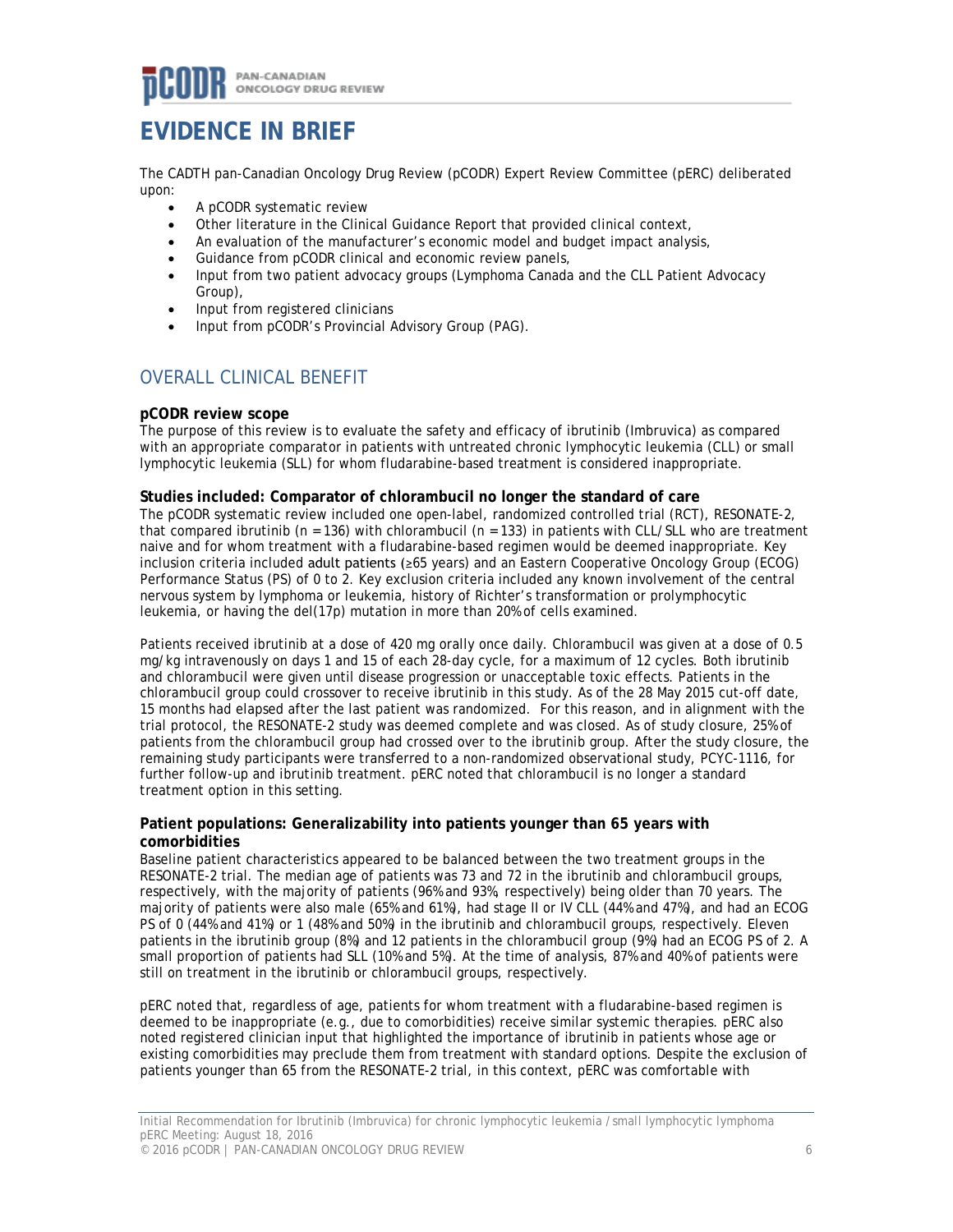

concluding that treatment should be extended to include patients who have comorbidities precluding them from receiving a fludarabine-based regimen, regardless of age. pERC acknowledged that this is a small number of patients.

#### **Key efficacy results: Improved progression-free survival, overall survival**

The key efficacy outcomes deliberated on by pERC were progression-free survival (PFS), the primary outcome of the RESONATE-2 trial, and overall survival (OS). Ibrutinib demonstrated a statistically significant improvement in PFS compared with chlorambucil (hazard ratio [HR], 0.16; 95% confidence interval [CI], 0.09 to 0.28; *P* < 0.001). The median PFS was not reached for patients in the ibrutinib group compared with 18.9 months for those in the chlorambucil group. pERC noted that the absolute magnitude of benefit in the hazard ratio for median PFS was impressive and meaningful in this patient population. OS was a secondary end point in the RESONATE-2 study. The OS rate at 24 months was 98% and 85% for the ibrutinib and chlorambucil groups, respectively, with a relative risk of death that was 84% lower than with chlorambucil (HR, 0.16; 95% CI, 0.05 to 0.056; *P* = 0.001). pERC considered that the RESONATE-2 study demonstrated a statistically significant and clinically meaningful improvement in PFS and OS in favour of ibrutinib. pERC discussed the magnitude of PFS and OS benefit with ibrutinib and noted that, while the medians were not reached for the ibrutinib group, the benefit conferred through ibrutinib demonstrated a clinically meaningful improvement compared with chlorambucil.

pERC noted that the study had a short follow-up period and agreed that longer follow-up data are required to reduce the uncertainty in the magnitude of clinical benefit. At the study closure, when the remaining study participants were transferred to the non-randomized observational study PCYC-1116, an interim analysis was conducted for OS (28.1-month analysis). The HR for OS in the collective data set was 0.44 (95% CI, 0.21 to 0.92). At this time, 41% of patients had crossed over into the ibrutinib group. The OS rate for the ibrutinib and chlorambucil treatment groups were 94.7% and 84.3%, respectively.

#### **Patient-reported outcomes: Clinically meaningful improvement in quality-of-life**

Patient reported outcomes were collected in the RESONATE-2 study as a secondary endpoint for the Functional Assessment of Chronic Illness Therapy–Fatigue (FACIT-F) instrument and as exploratory secondary endpoints for the European Organisation for Research and Treatment of Cancer (EORTC) Quality of Life Questionnaire (QLQ)-C30 and EuroQol 5-Dimensions 5-Levels (EQ-5D-5L). Higher rates of minimally important improvement from baseline were observed with ibrutinib versus chlorambucil in FACIT-F (62% versus 53%; *P* = 0.164). Higher rates of minimally important improvement from baseline were also observed with ibrutinib versus chlorambucil in EORTC QLQ-C30 global health status score (60% versus 48%; *P* = 0.045). Results were not reported for the EQ-5D-5L instrument.

Questionnaire completion rates were high in the ibrutinib group for all time points (at least 85%) for all three instruments, while there was variability in the chlorambucil group, dropping down to below 50% by cycle 12. Overall, pERC agreed that ibrutinib demonstrated a clinically meaningful improvement in quality of life.

#### **Safety: Moderate but manageable toxicities with ibrutinib**

pERC discussed the toxicity profile of ibrutinib and noted that fatal treatment emergent adverse events were reported in three and four patients in the ibrutinib and chlorambucil groups, respectively. Grade 3 or worse drug-related adverse events were more frequent among patients in the ibrutinib group than in those in the chlorambucil group (84.4% versus 76.5%, respectively). Adverse events of interest including atrial fibrillation (eight and zero patients) and major hemorrhage (six and two patients) were observed more frequently in the ibrutinib compared with chlorambucil groups, respectively. Treatment-emergent adverse events leading to discontinuation were less frequent among patients in the ibrutinib group compared with those in the chlorambucil group (9% versus 23%). pERC discussed the toxicity profile of ibrutinib and noted that grade 3 or 4 adverse events observed in the RESONATE-2 study were more common in the ibrutinib arm, as were adverse events of interest (atrial fibrillation and major hemorrhage). Overall, pERC concluded that the adverse events with ibrutinib were considered to be moderate, yet manageable.

#### **Comparator information: Absence of robust direct or indirect evidence**

pERC noted that chlorambucil is no longer a widely used treatment option in the Canadian setting and considered the comparative efficacy of ibrutinib against the current standard treatment options (e.g., obinutuzumab plus chlorambucil). Given the absence of robust direct or indirect clinical evidence, pERC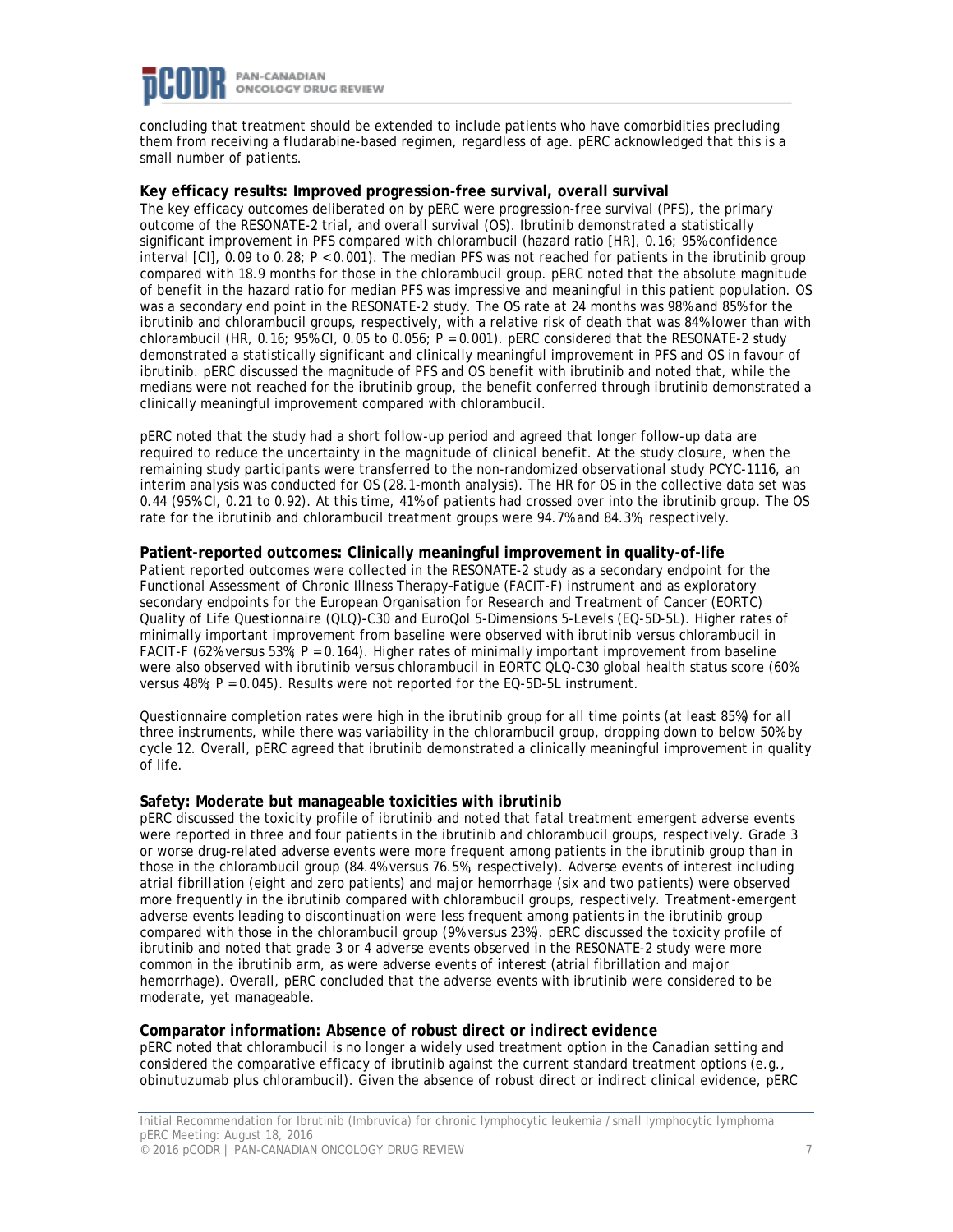

was unable to come to a conclusion on the comparative efficacy of ibrutinib compared to current standards of care. The Committee noted that a feasibility study had been presented by the manufacturer that demonstrated the inappropriateness of conducting an indirect comparison between the RESONATE-2 trial and the pivotal trial for obinutuzumab plus chlorambucil (CLL11). pERC debated the value of indirect evidence, despite the limitations, to help quantify the uncertainty in the comparative efficacy and safety between ibrutinib and relevant comparators. Various opinions were expressed during deliberations. Ultimately, the majority of pERC members considered that there was sufficient reason to recommend the reimbursement of ibrutinib in this setting and conclude that there is net clinical benefit with ibrutinib compared with chlorambucil. Given the considerable uncertainty in the clinical benefit of ibrutinib compared with current Canadian standard treatments, pERC concluded that the collection of prospective evidence to inform the comparative efficacy between ibrutinib and current standard treatment regimens would be important.

#### **Contextual Information: Generalizability into del(17p) mutation positive population**

The pCODR review also provided contextual information on the results of two phase 2 studies, Faroouki et al. 2015 and O'Brien et al. 2014 (including a three-year follow-up analysis by Byrd et al. 2015), which addressed the efficacy and safety of ibrutinib in previously untreated patients with CLL and who have the del(17p) mutation. The Faroouki study was a phase 2, single-arm trial of ibrutinib monotherapy that recruited 51 previously treated and untreated patients. Although results were not reported based on del(17p) status, 92% (47/51) of patients harboured the mutation and 70% (35/51) were previously untreated. Objective response was measured in 97% of patients (95% CI, 86 to 100). The estimated OS was 84% (95% CI, 72 to 100) at 24 months and the estimated cumulative incidence of progression was 9% (1 to 27) in patients. Grade 3 or worse treatment-related adverse events were neutropenia in 12 patients (24%) (grade 4 in one patient), anemia in seven patients (14%), and thrombocytopenia in five patients (10%) (grade 4 in one patient). Grade 3 pneumonia occurred in three patients (6%), and grade 3 rash in one patient (2%). The O'Brien et al. 2014 study was a smaller study in which only 6% (n = 2/31) had the 17p13.1 deletion. While the results of the study are difficult to interpret in the previously untreated population with the 17p13.1 deletion, the overall results aligned with the results of the Faroouki et al. study.

pERC considered evidence presented from these non-randomized trials of ibrutinib in treatment-naive patients with the del(17p) mutation and agreed that the efficacy and safety of ibrutinib in this population was in alignment with its activity in the RESONATE-2 trial. Additionally, pERC acknowledged that the activity of ibrutinib in the treatment-naive del(17p) population is in alignment with prior randomized evidence, in previously treated patients. Therefore, based on the mechanism of action of ibrutinib, phase 2 data in the untreated population supporting efficacy and the need for a treatment option in this difficult-to-treat population, and the opinion of the Clinical Guidance Panel that a Phase III trial of patients with the del(17p) mutation is unlikely, pERC was comfortable with generalizing the results of the RESONATE-2 trial to treatment-naive patients with the del(17p) mutation status. Input from registered clinicians also indicated that ibrutinib would be the drug of choice for the first-line treatment of patients with the del(17p) mutation.

#### **Need and burden of illness: Greater need in the del(17p) mutation-positive population**

CLL represents the most common leukemia in Western countries and has a long natural history. pERC noted that the management of SLL is identical to that of CLL, as they are generally considered to be the same disease. In Canada in 2010, the latest year for which statistics are available, 2,195 patients were diagnosed with CLL and 600 died of it. While many patients remain in observation for several years before starting treatment, OS from the time that patients start chemotherapy is only four years, with most patients receiving chemotherapy in one form or another for most of this time. Patients with CLL die either as a result of bone marrow failure (typically from infection or bleeding) or of CLL transformation to an aggressive non-Hodgkin lymphoma, a process known as Richter's transformation.

New therapies have recently become available for the treatment of patients with CLL/SLL, for whom treatment with a fludarabine-based regimen is deemed to be inappropriate (e.g., most frequently, patients with advanced age [> 65 years] and who have comorbidities). The current standard of treatment in these patients is obinutuzumab plus chlorambucil. The outlook of some subgroups of patients with CLL, particularly those who have high-risk disease (chromosome 17p13.1 deletion: del(17p)) is especially poor, as the presence of these mutations is associated with resistance to standard chemoimmunotherapy, and agents with activity in this biologically aggressive subgroup are needed. Input from registered clinicians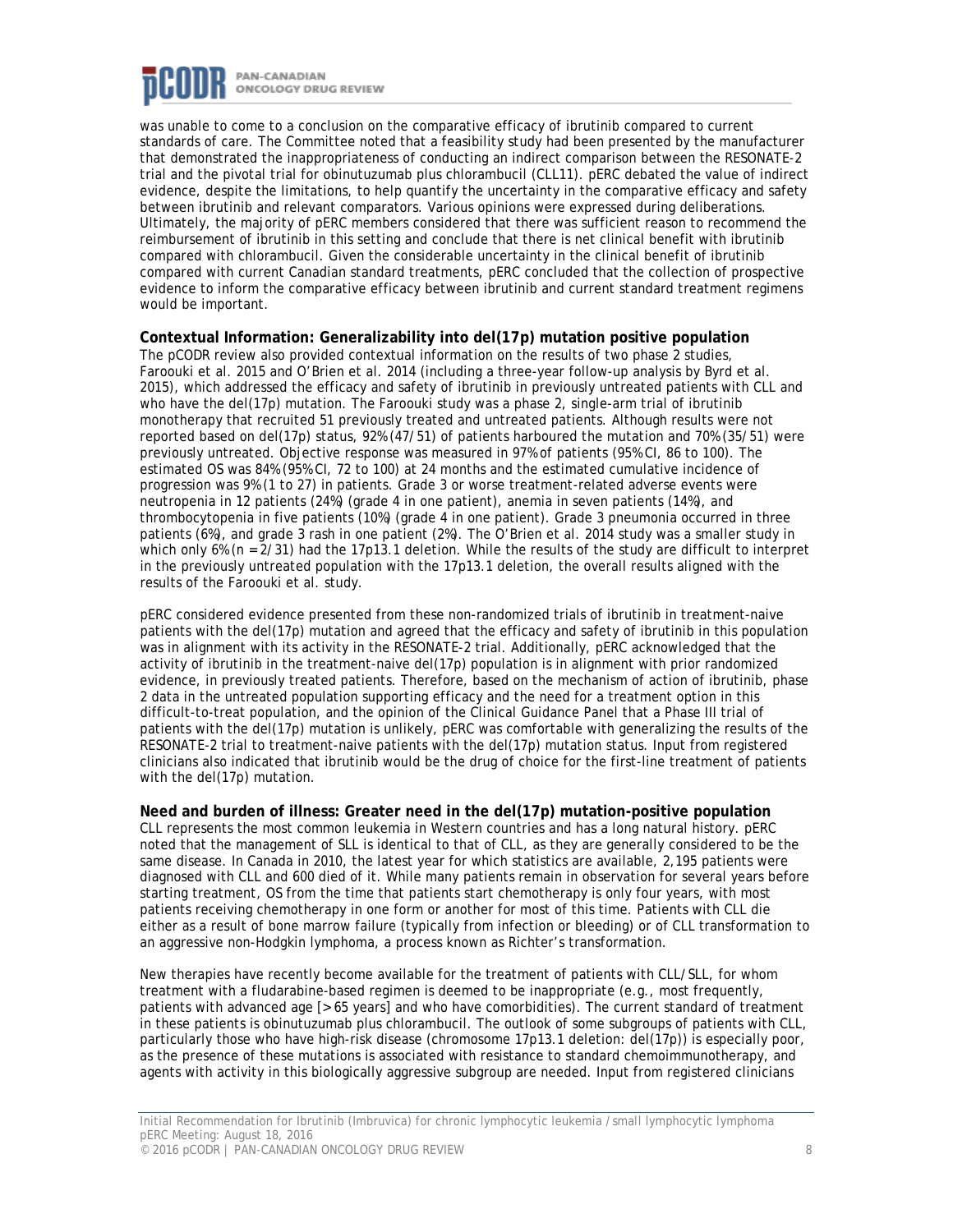

supported this need and noted that presence of the del(17p) mutation (or related Tp53 mutations) severely limits the value of other therapies. Therefore, pERC agreed that there is a need for new and effective therapies for patients with CLL/SLL, particularly in those who have the del(17p) mutation, which provide improvements in survival, have more favourable toxicity profiles, and improve quality of life.

**Registered clinician input: Growing incident cases of chronic lymphocytic leukemia, need for oral treatment option, and concern with grade 3 or 4 adverse events of interest** According to registered clinician input, CLL is a common malignancy; however, more incident cases are to be expected, given the aging Canadian population. In this elderly and frail population — typically median of 72 years at diagnosis — an oral treatment option without chemotherapy-associated infusion-related adverse events is favourable. As ibrutinib is a new therapy, concerns remain regarding rare, but concerning, toxicities such as bleeding and atrial fibrillation. pERC noted that grade 3 or higher bleeding and atrial fibrillation were observed in the RESONATE-2 trial and will require monitoring. pERC acknowledged input from registered clinicians indicating that ibrutinib would displace other first-line treatment options into second line. pERC was, however, unable to comment on the potential sequencing of treatment in this setting, as there is no evidence to inform the optimal sequencing of available treatment regimens. pERC recognized that provinces would need to address this issue upon implementation of ibrutinib reimbursement and noted that collaboration among provinces to develop an evidence-based guideline would be of value.

### PATIENT-BASED VALUES

#### **Values of patients with chronic lymphocytic leukemia: Symptom management, quality of life improvement and treatment option**

pERC deliberated upon patient advocacy group input for ibrutinib for CLL and discussed the values of patients with untreated CLL. . pERC commended the patient groups for providing robust data and was impressed with the depth of information on patient experiences. Patients reported minimal symptoms with early stage disease however quality of life is affected with advanced disease. Patients experience anxiety, difficulty sleeping, depression, and stress. Patients expressed difficulties with concentration, emotions, stress levels, insomnia, and mood swings.Patients noted that the symptoms that have the most impact on day-to-day living were fatigue and/or lack of energy, followed by increased lymphocyte count, enlarged lymph nodes, and frequent infections. Frequent infections (due to compromised immunity), shortness of breath (attributed to anemia), and easy bruising (caused by low platelet counts) were also reported. These symptoms, along with several others, are important symptoms of CLL/SLL to control for patients.

Patients providing input had received a variety of treatments in the first-line setting and were at various stages of their treatment course (first- to fifth-line). The most common side effects of treatment experienced by patients were fatigue, anemia or neutropenia, nausea, low platelets, mouth sores, skin rashes or severer itching, and infections. Patients rated tumour lysis syndrome and breathing difficulties or pneumonia as short-term side effects of treatments they are least willing to tolerate, while fatigue, cough, diarrhea, nausea, and fever were short-term side effects patients would be willing to tolerate. Overall, patients described treatment options currently available in Canada to be associated with increased toxicity, reduced anti-tumour activity, unpleasant side effects, and relapse. Current treatment options available tend to be associated with increased toxicity, reduced anti-tumour activity, unpleasant side effects, and relapse. pERC acknowledged that patients indicated that it is important to have access to therapies that provide less interference with their performance, delay the progression of disease, and relieve cancer-related symptoms.

Some patients expressed difficulty in accessing treatment and having to travel great distances to receive treatments in Canada, meeting specific provincial drug funding criteria, and paying out-of-pocket costs for treatments and associated travel. Most patients were, however, able to access treatment in their communities. Patients considered having the ability for themselves and their physicians to have choice in deciding which drug to take based on known side effects and expected outcomes to be of high importance.

Initial Recommendation for Ibrutinib (Imbruvica) for chronic lymphocytic leukemia /small lymphocytic lymphoma pERC Meeting: August 18, 2016 © 2016 pCODR | PAN-CANADIAN ONCOLOGY DRUG REVIEW 9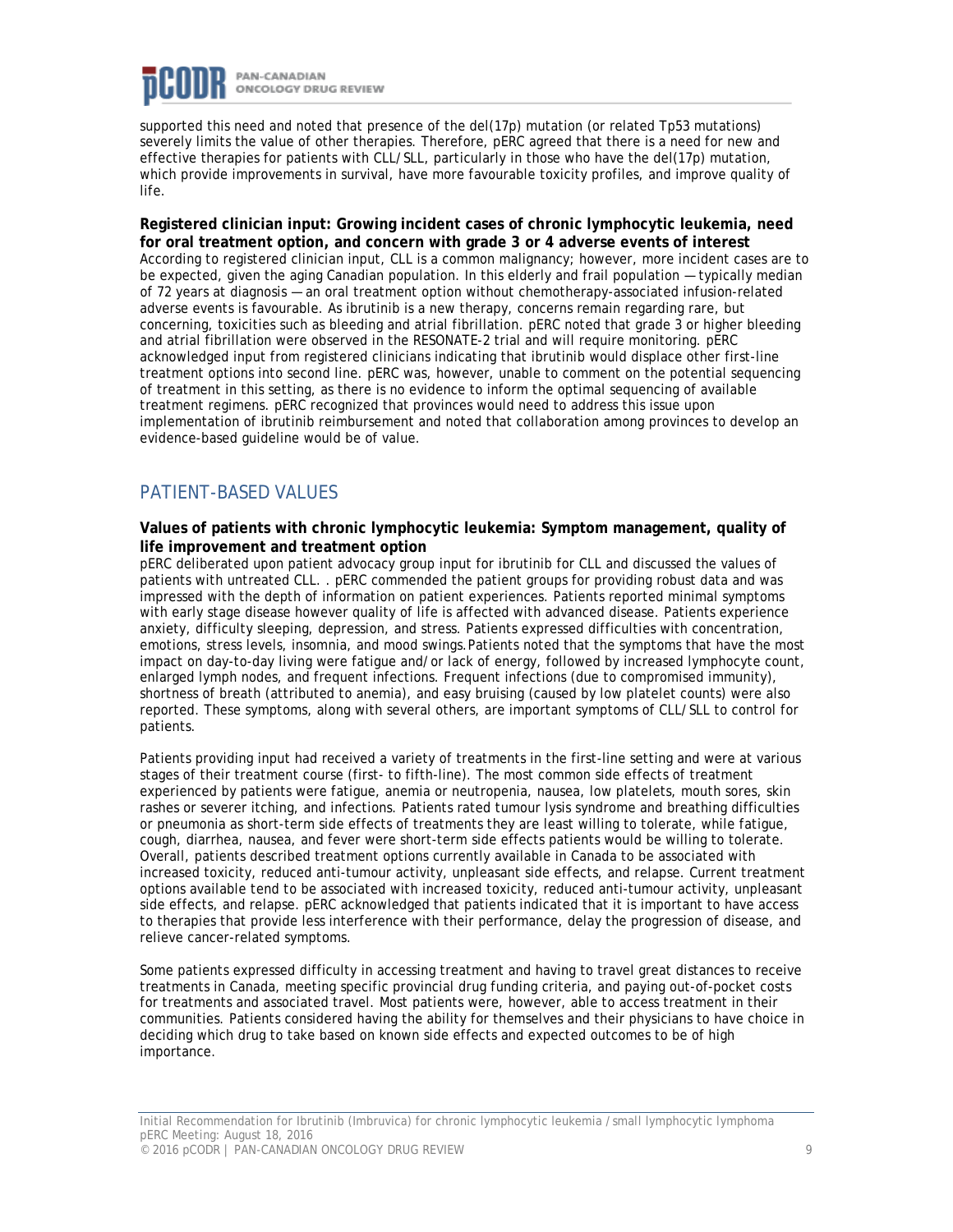

Caregivers experience emotional and psychological burdens of caring for a loved one. Caregivers stated that they experience anxiety and difficulty managing side effects of treatment, with the most common side effects related to emotional and safety issues. Caregivers also experience accessibility issues, with the most commonly reported factors being financial burden and distance to access treatment.

#### **Patient values on treatment: Treatment option, ease of administration, quality of life improvement**

Patients wish to have an additional choice of therapy for those who are unable to benefit from chemotherapy, particularly for patients unable to take a fludarabine-based treatment. Patients indicate as an oral treatment, ibrutinib is associated with having less impact in terms of tolerability, ability to complete treatment cycles, number and frequency of infections, ability to do usual activities, infusion times and infusion-related reactions. Patients also indicate that they would be willing to tolerate side effects if they could live longer, achieve a remission, have control of their disease, and have improved quality of life.

Among respondents, 18 patients had experience with ibrutinib and six of these patients had the del(17p) mutation. The majority of patients stated that the side effects with ibrutinib were mild and quickly dissipated. Many experienced more than one side effect; however, patients reported that the side effect profile of ibrutinib was easy to tolerate. Patients indicated that the symptoms ibrutinib managed most was their increasing lymphocyte counts and enlarged lymph nodes, followed by controlling night sweats and enlarged spleens. Some patients indicated that ibrutinib managed all their symptoms. Patients also indicated that ibrutinib allowed them to have a rapid and dramatic improvement in quality of life. pERC noted that this improvement in quality of life was an important outcome as patients diagnosed with CLL/SLL are generally older and more frail and advancing disease has a e considerable impact on their quality of life.

pERC deliberated upon the alignment of ibrutinib with patient values and noted that based on the results of the RESONATE-2 trial, ibrutinib provides an oral treatment option with demonstrated PFS, OS and quality-of-life benefit, and a manageable toxicity profile in comparison with chlorambucil. pERC recognized that these outcomes were important to patients, but in light of the shift in standard treatment practice and the absence of comparative data against the appropriate Canadian standard, the Committee was unable to conclusively agree whether ibrutinib aligned with patient values. Some members argued that the availability of an oral treatment option with a manageable toxicity profile was sufficientto conclude alignment.. Others were concerned that treatment should be made available to patients once it has demonstrated its efficacy and safety compared with accepted treatment standards. Various opinions were expressed during deliberations, as the Committee debated the alignment of ibrutinib with patient values. Overall, each of the above factors was valued differently by pERC members however the majority of pERC members agreed that ibrutinib partially aligned with patient values.

### ECONOMIC EVALUATION

**Economic model submitted: Cost-utility analysis and cost-effectiveness analysis** The pCODR Economic Guidance Panel (EGP) assessed a cost-utility analysis and a cost-effectiveness analysis of ibrutinib with chlorambucil in patients with previously untreated CLL/SLL who are inappropriate for fludarabine-based treatment.

pERC considered the appropriateness of chlorambucil as a comparator in this setting and acknowledged that at the time of the RESONATE-2 trial design, chlorambucil was an appropriate comparator in the Canadian setting. However, the Canadian standard treatment option has since changed to obinutuzumab plus chlorambucil. The submitter considered an indirect comparison between the CLL11 study and RESONATE-2; however, differences in the dosage of chlorambucil, and variability in the study population led to a conclusion that an indirect comparison would not be appropriate. Therefore, while acknowledging that ibrutinib provides a clinically and statistically significant benefit to patients in comparison to chlorambucil, in the absence of robust direct or indirect clinical evidence comparing ibrutinib with current Canadian standard treatment, the cost-effectiveness of ibrutinib as compared with relevant comparators in the Canadian setting remains unknown.

Initial Recommendation for Ibrutinib (Imbruvica) for chronic lymphocytic leukemia /small lymphocytic lymphoma pERC Meeting: August 18, 2016 © 2016 pCODR | PAN-CANADIAN ONCOLOGY DRUG REVIEW 10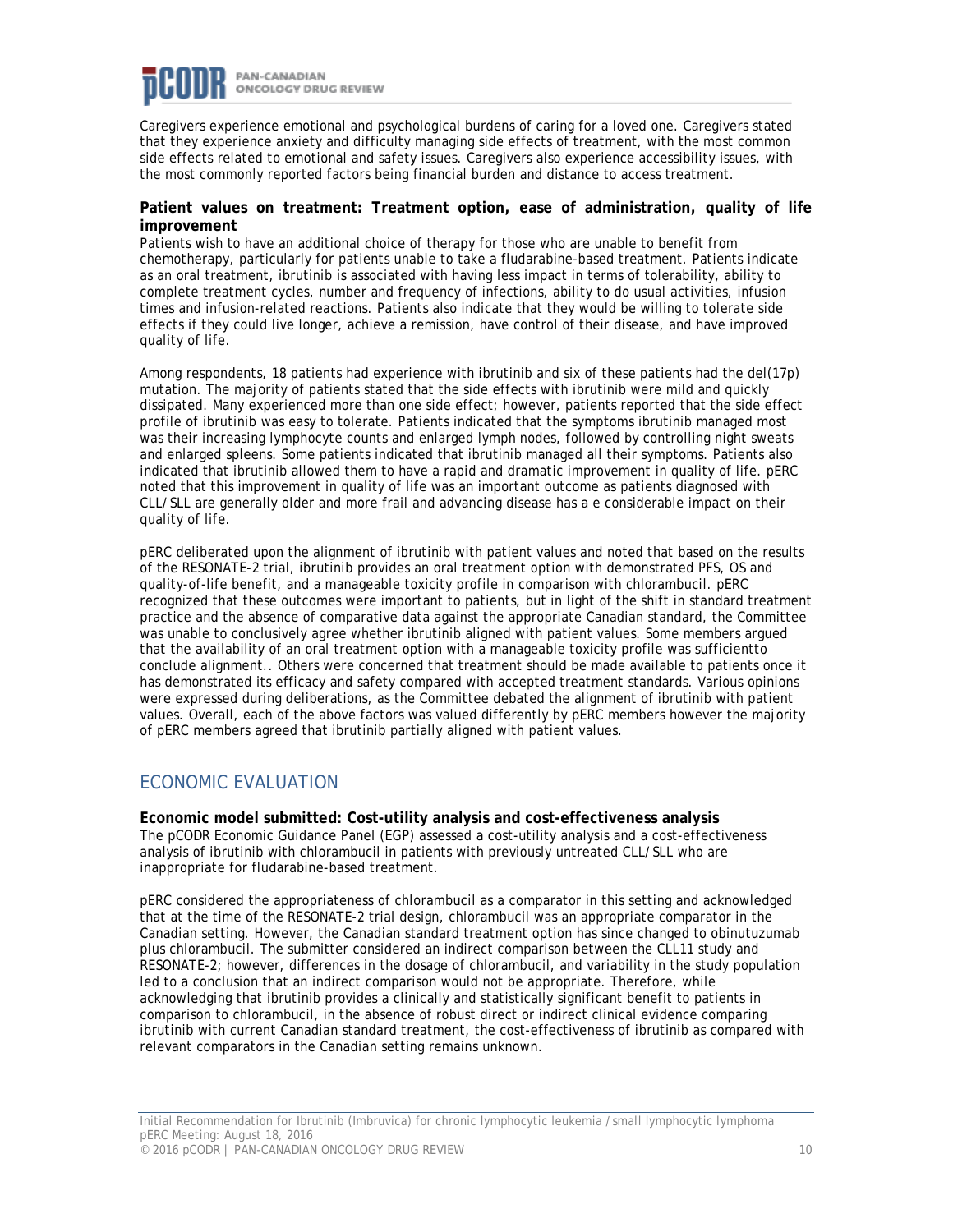

#### **Basis of the economic model: Clinical and economic inputs**

Costs considered in the model included drug costs, drug administration costs, adverse event costs, and endof-life costs. The key clinical outcomes considered in the model were PFS, OS, and utilities. Given the absence of long-term follow-up data for the ibrutinib group, the submitter used data from a different study using chlorambucil (the Ladyzinki chlorambucil curves) to which the OS HR from the RESONATE-2 trial for ibrutinib was applied for extrapolation over the time horizon beyond the trial period.

#### **Drug costs: High drug cost, treatment until disease progression**

Ibrutinib costs \$90.65 per 140mg capsule. At the recommended dose of 420mg once daily, ibrutinib costs \$271.95 per day and \$7614.60 per 28-day course. Chlorambucil costs \$1.43 per 2 mg tablet. At a dose of 0.5 mg/kg intravenously (IV) on days 1 and 15 of each 28 day cycle, chlorambucil costs \$1.79 per day and \$50.22 per 28-day course.

Having noted the potentially large patient population with previously untreated CLL/SLL and that ibrutinib is administered until disease progression or unacceptable toxicity, with a median treatment duration that is not yet known, pERC noted that the cost of treating patients with ibrutinib may be substantial.

#### **Cost-effectiveness estimates: Not cost-effective compared with chlorambucil**

pERC deliberated upon the cost-effectiveness of ibrutinib compared with chlorambucil. pERC noted that the pCODR EGP provided a wide range of cost-effectiveness estimates that reflected uncertainty in the incremental cost-effectiveness ratio (ICER) of ibrutinib compared with chlorambucil. pERC noted that the main factor that influenced the ICER was the HR for OS. Given the short duration of the trial follow-up period, there were limited data available on overall survival (OS) estimates for long-term extrapolation. pERC agreed that the method used by the submitter likely overestimated the incremental benefit with ibrutinib and disagreed with the assumption that the HR for ibrutinib observed during the trial period would be maintained over a 10 year time horizon. In the absence of alternative data sources, pERC agreed with the EGP's approach of providing a range of estimates using the collective HR for ibrutinib from the open-label extension study (PCYC1116) and equal HR for PFS and OS following the trial period over the 10 years of extrapolation. pERC agreed that the latter approach is likely more conservative, but alternative data sources are not available to determine the long-term benefit of ibrutinib relative to chlorambucil. This subsequently had the largest impact on the ICER.

pERC also noted that shortening the time horizon from 15 years to 10 years was appropriate, as it better reflects the clinical course of the disease. Overall, pERC accepted the EGP's range of reanalysis estimates and concluded that ibrutinib could not be considered cost-effective. Given the absence of longer-term follow-up data from the trial to determine the long-term OS benefit with ibrutinib and the potentially long duration of treatment with ibrutinib, pERC agreed that the price of ibrutinib would need to be reduced substantially in order for it to be considered cost-effective.

### ADOPTION FEASIBILITY

**Considerations for implementation and budget impact: Potentially large budget impact** pERC discussed the feasibility of implementing a funding recommendation for ibrutinib. Given the considerable uncertainty in the comparative efficacy of ibrutinib compared with current Canadian treatment standards, pERC agreed that the collection of prospective evidence to inform the comparative efficacy between these regimens would better inform the true cost-effectiveness of ibrutinib versus standard treatments (e.g. obinutuzumab plus chlorambucil). pERC also agreed that ibrutinib may have a substantial budget impact due to a number of factors, including the high cost of the drug, the potentially large patient population with previously untreated CLL/SLL, and the unknown duration of treatment as treatment is until disease progression or unacceptable toxicity. pERC also noted that several parameters were underestimated in the submitted budget impact analysis, including the number of patients with CLL, the market share ibrutinib is expected to occupy, the number of eligible patients, the expected adherence of patients to treatment, and the duration of treatment. pERC agreed these factors are likely to have an impact on the true budget impact of ibrutinib. Therefore, pERC agreed that jurisdictions will need to consider pricing arrangements and/or cost structures to improve the affordability of ibrutinib during implementation.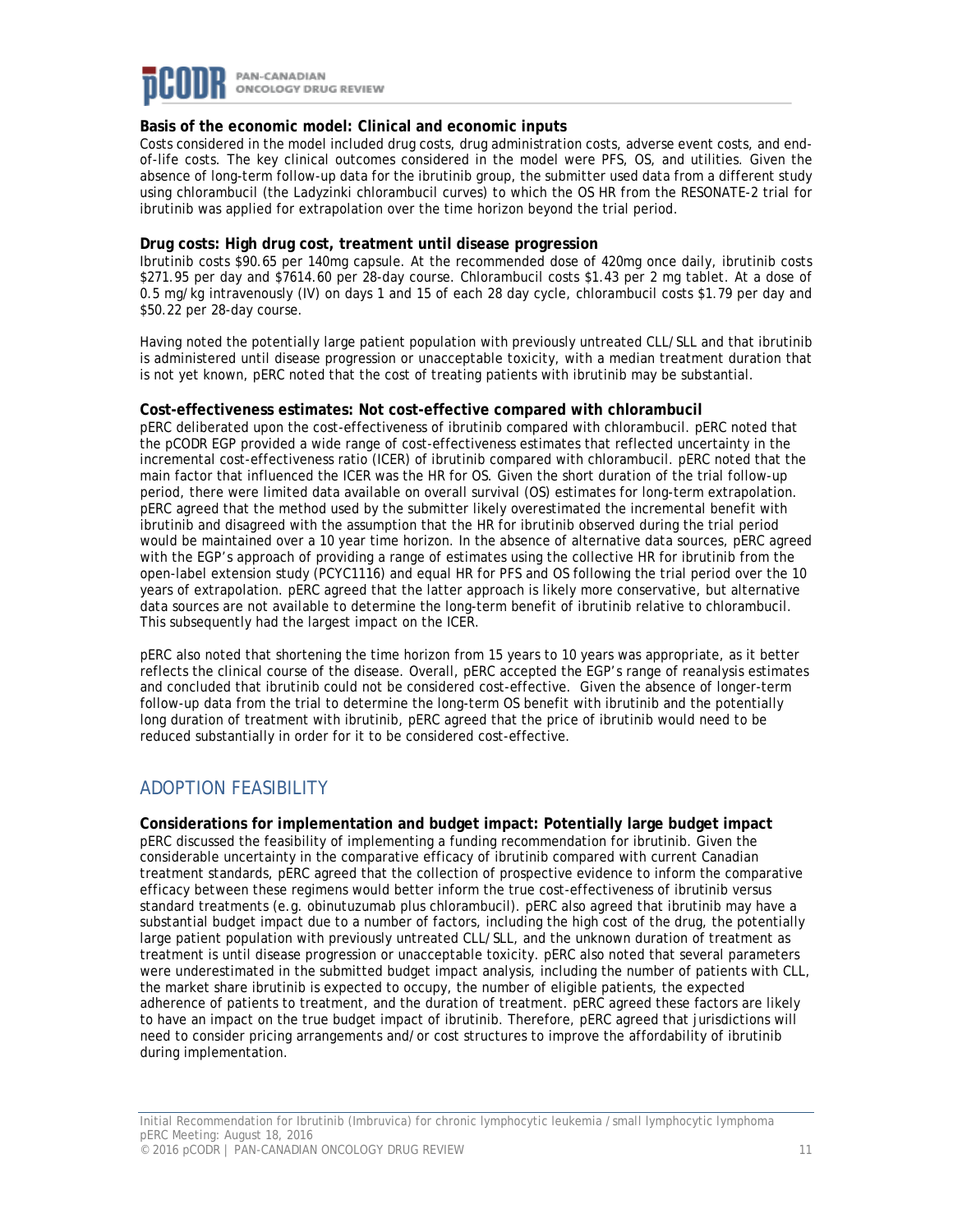

pERC noted that the once -oral route of administration should enhance patient compliance and provide ease in administration to patients and is an enabler to implementation, yet the differential mechanisms to fund oral medications (i.e., not the same as intravenous medications) in some jurisdictions may also be a barrier to implementation. This differential mechanism of funding would place financial and practical limitations on patients and caregivers. Furthermore, the drug's high cost is a barrier to implementation. pERC also noted that dose adjustments are not expected to lead to wastage as only one strength is available. Given concerns regarding drug-specific adverse events (e.g., grade 3 or 4 bleeding and atrial fibrillation), pERC acknowledged that additional resources will be required to monitor patients on ibrutinib as well as to monitor the drug drug interactions associated with ibrutinib, especially since it is metabolized in the liver by the CYP3A and cytochrome P450.

In the absence of evidence to inform optimal treatment sequencing, pERC was unable to make an evidence-informed recommendation on sequencing. However, pERC recognized that provinces would need to address this issue upon implementation of ibrutinib reimbursement and noted that collaboration among provinces to develop an evidence-based guideline would be of value.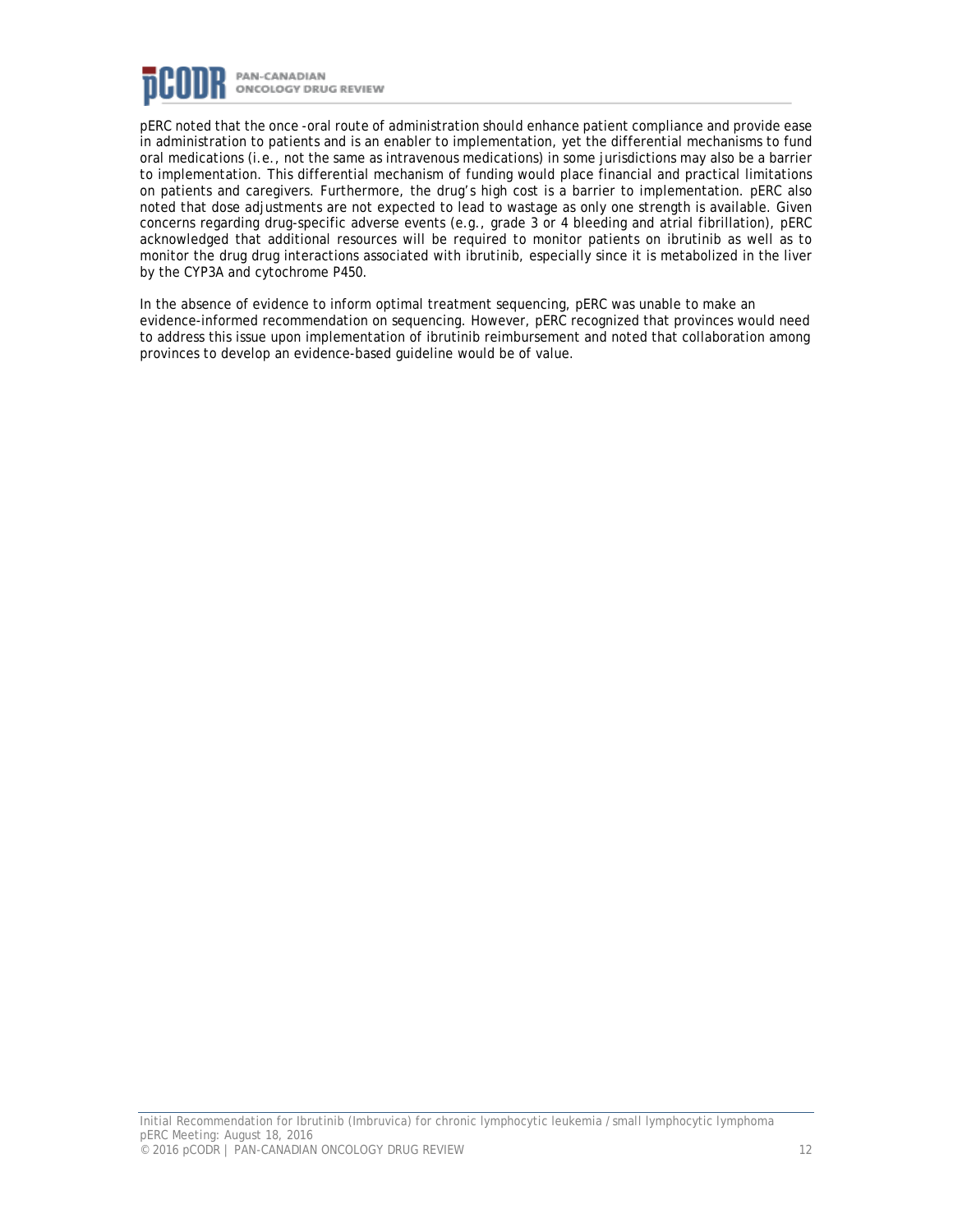## DRUG AND CONDITION INFORMATION

| <b>Drug Information</b>               |        | Selective Bruton's tyrosine kinase (BTK) inhibitor<br>140 mg capsule size<br>Recommended dosage of 420 mg administered orally, once<br>daily                                                  |
|---------------------------------------|--------|-----------------------------------------------------------------------------------------------------------------------------------------------------------------------------------------------|
| <b>Cancer Treated</b>                 |        | Newly diagnosed chronic lymphocytic leukemia (CLL)/small<br>lymphocytic leukemia (SLL)                                                                                                        |
| <b>Burden of Illness</b>              |        | CLL is the most common leukemia in Western countries<br>In Canada in 2010, the latest year in which statistics are<br>available, 2,195 patients were diagnosed with CLL and 600<br>died of it |
| <b>Current Standard Treatment</b>     |        | Obinutuzumab plus chlorambucil                                                                                                                                                                |
| <b>Limitations of Current Therapy</b> | ۰<br>۰ | Ineffective for current genetic mutations of CLL, such as a<br>17p deletion<br>Intravenous treatment                                                                                          |

## **ABOUT THIS RECOMMENDATION**

#### The pCODR Expert Review Committee

Recommendations are made by the CADTH pan-Canadian Oncology Drug Review (pCODR) Expert Review Committee (pERC) following the pERC Deliberative Framework. pERC members and their roles are as follows:

- Dr. Anthony Fields, Oncologist (Chair)
- Dr. Maureen Trudeau, Oncologist (Vice-Chair)
- Dr. Scott Berry, Oncologist
- Dr. Kelvin Chan, Oncologist
- Dr. Matthew Cheung, Oncologist
- Dr. Craig Earle, Oncologist
- Dr. Allan Grill, Family Physician
- Dr. Paul Hoskins, Oncologist

Don Husereau, Health Economist Dr. Anil Abraham Joy, Oncologist Karen MacCurdy-Thompson, Pharmacist Valerie McDonald, Patient Member Alternate Carole McMahon, Patient Member Dr. Catherine Moltzan, Oncologist Jo Nanson, Patient Member Danica Wasney, Pharmacist

All members participated in deliberations and voting on the Initial Recommendation except:

- Jo Nanson, who did not vote due to her role as a patient member alternate
- Matthew Cheung and Kelvin Chan, who were not present.

#### Avoidance of conflicts of interest

All members of pERC must comply with the pCODR Conflict of Interest Guidelines; individual conflict of interest statements for each member are posted on the pCODR website and pERC members have an obligation to disclose conflicts on an ongoing basis. For the review of ibrutinib (Imbruvica) for chronic lymphocytic leukemia or small lymphocytic lymphoma, through their declarations, six members had a real, potential or perceived conflict and based on application of the pCODR Conflict of Interest Guidelines, none of these members was excluded from voting.